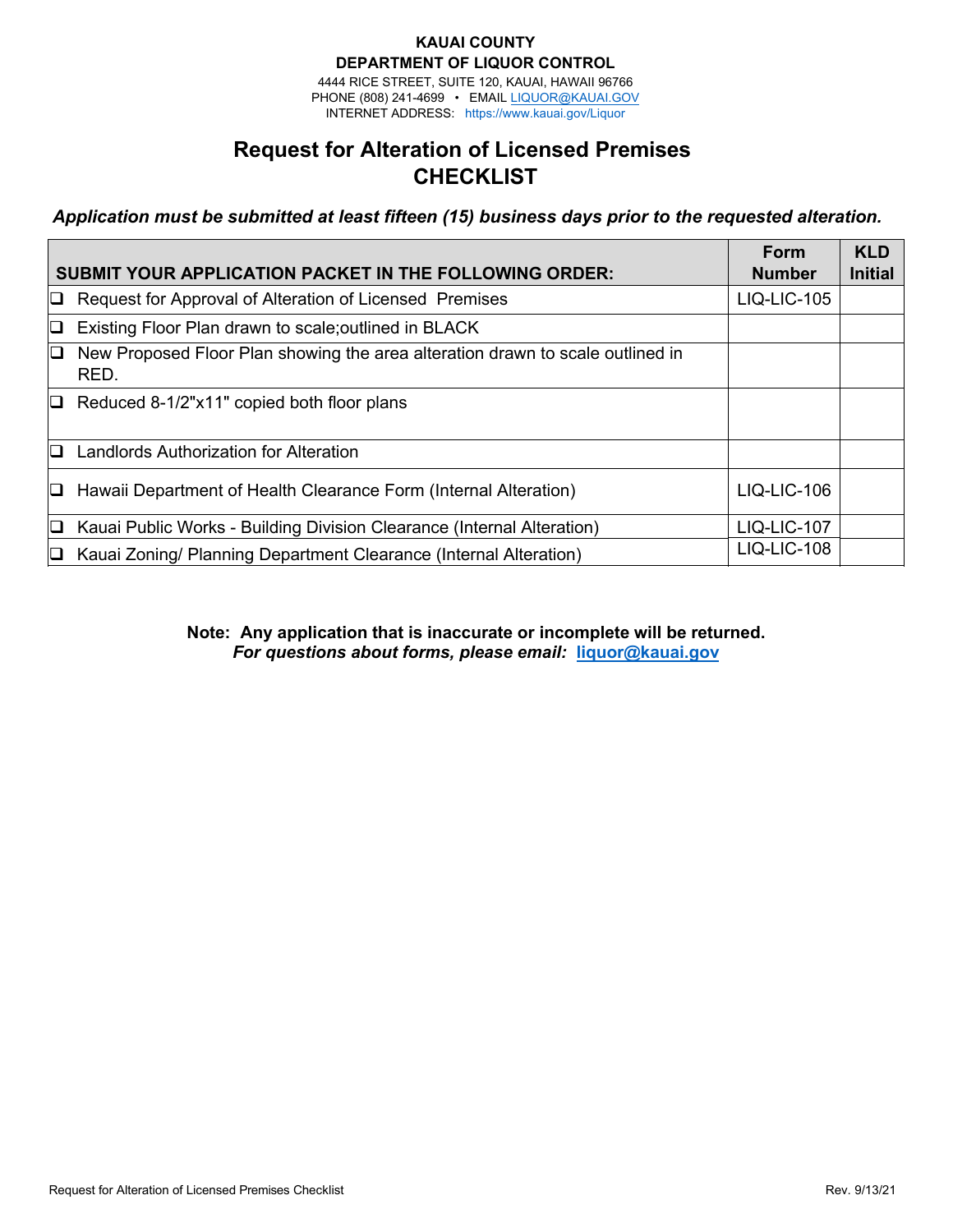

**DEREK S. K. KAWAKAMI,** MAYOR **MICHAEL A. DAHILIG,** MANAGING DIRECTOR

## **REQUEST FOR INTERNAL ALTERATION**

| Licensee Name:                                       | <u> 1989 - Johann John Harry Harry Harry Harry Harry Harry Harry Harry Harry Harry Harry Harry Harry Harry Harry</u>                           |                          |               |              |
|------------------------------------------------------|------------------------------------------------------------------------------------------------------------------------------------------------|--------------------------|---------------|--------------|
| Trade Name / DBA:                                    | <u> 1989 - Jan James James James James James James James James James James James James James James James James</u>                             |                          |               |              |
| <b>Premises Address:</b>                             |                                                                                                                                                |                          |               |              |
|                                                      |                                                                                                                                                |                          |               |              |
|                                                      |                                                                                                                                                |                          |               |              |
|                                                      |                                                                                                                                                |                          |               |              |
|                                                      |                                                                                                                                                |                          |               |              |
|                                                      |                                                                                                                                                |                          |               |              |
|                                                      |                                                                                                                                                |                          |               |              |
|                                                      |                                                                                                                                                |                          |               |              |
|                                                      |                                                                                                                                                |                          |               |              |
|                                                      | ,我们也不能会在这里,我们的人们就会在这里,我们也不会在这里,我们也不会在这里,我们也不会在这里,我们也不会在这里,我们也不会在这里,我们也不会在这里,我们也不                                                               |                          |               |              |
|                                                      |                                                                                                                                                |                          |               |              |
|                                                      |                                                                                                                                                |                          |               |              |
| Q.<br>has been attached.                             | Confirmed all required documentation as indicated on the Request for Internal Alteration Check list                                            |                          |               |              |
| <b>SIGNATURE Applicant / Licensee</b>                |                                                                                                                                                | <b>DATE</b>              |               |              |
| <b>PRINT Applicant / Licensee</b>                    |                                                                                                                                                | <b>TITLE</b>             |               |              |
|                                                      | For KDLC Office Use Only                                                                                                                       |                          |               |              |
|                                                      |                                                                                                                                                | $\Box$ Approved          | $\Box$ Denied |              |
| KDLC STAFF INITIAL: University of the STAFF INITIAL: |                                                                                                                                                |                          |               |              |
|                                                      |                                                                                                                                                | Leo Sandoval<br>Director |               | Date         |
| <b>LIQ-LIC-105</b>                                   | www.kauai.gov<br>4444 Rice Street Suite 120 • Līhu'e, Hawai'i 96766 • (808) 241-4966 (b) • (808) 241-6585 (f)<br>An Equal Opportunity Employer |                          |               | Rev. 9/20/21 |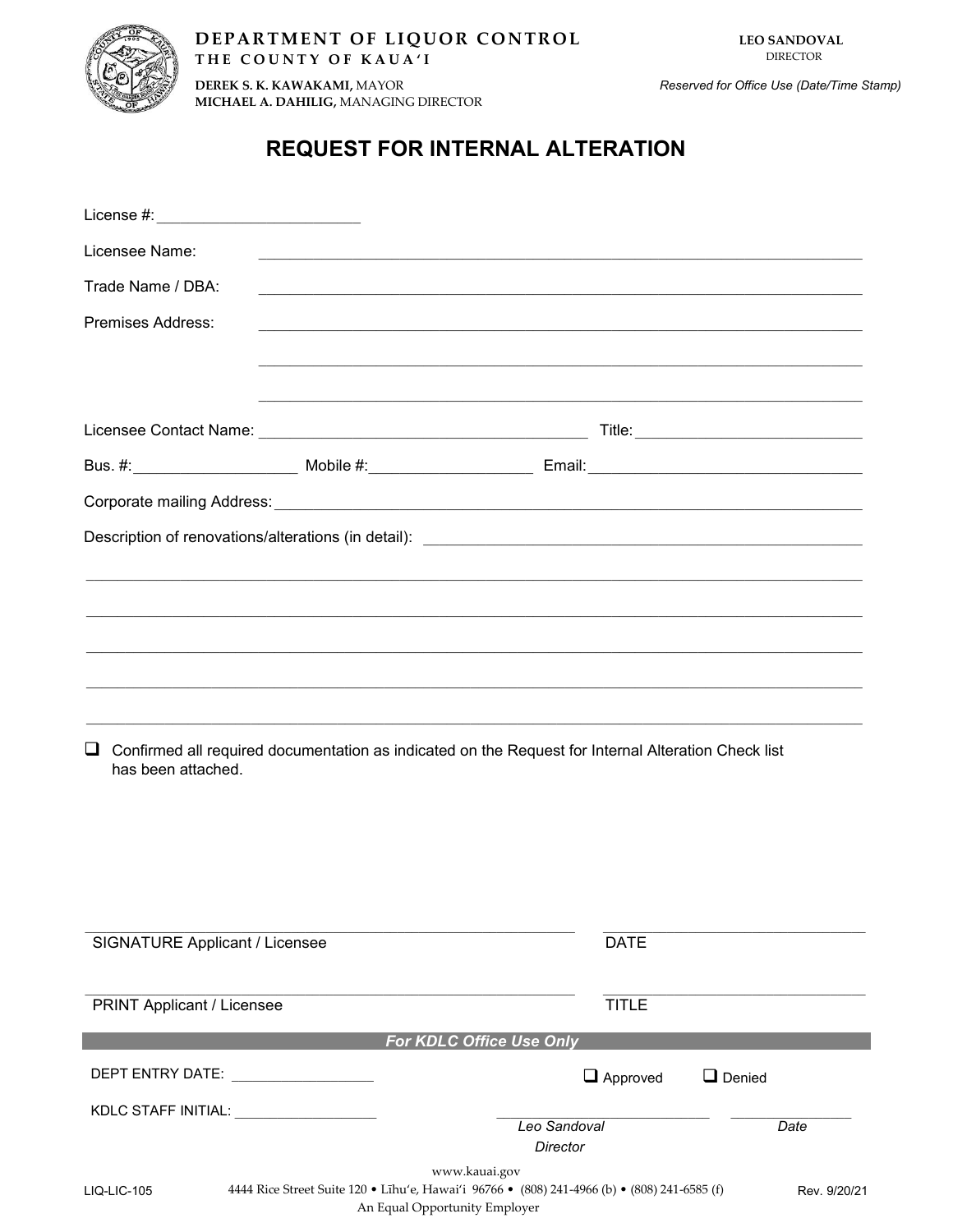

**DEREK S. K. KAWAKAMI,** MAYOR **MICHAEL A. DAHILIG,** MANAGING DIRECTOR

## **REQUEST FOR ZONING CLEARANCE**

The Liquor Commission requires a zoning clearance for the site of the internal alteration of business premises from the liquor license applicant. The applicant must submit this Request for Zoning Clearance to the Planning Department. Once a clearance has been received from the Planning Department, it must be submitted to the Liquor Commission along with this original document.

To: County of Kauai, Planning Department, 4444 Rice Street, Suite A473, Lihue, HI 96766, (808) 241-4055.

|                  | Applicant to complete information in this block only.<br>Do not cross out or erase information. If corrections are necessary, please complete a new form.                                                                                   |
|------------------|---------------------------------------------------------------------------------------------------------------------------------------------------------------------------------------------------------------------------------------------|
| $1_{\cdot}$      |                                                                                                                                                                                                                                             |
|                  |                                                                                                                                                                                                                                             |
| 2.               |                                                                                                                                                                                                                                             |
| 3.               |                                                                                                                                                                                                                                             |
| $\overline{4}$ . |                                                                                                                                                                                                                                             |
| 5.               |                                                                                                                                                                                                                                             |
|                  | This is a: □New Structure □ Existing Structure                                                                                                                                                                                              |
| 6.               | Changes of location, and internal alterations, attach a copy of the floor plans, including a location map and description to the<br>Planning Department of where business and proposed internal alteration is situated within the property. |
| 7.               | Description and Type of business internal alteration intended at site:                                                                                                                                                                      |
| 8.               | Other business on TMK parcel: $\Box$ Yes $\Box$ No                                                                                                                                                                                          |
| 9.               |                                                                                                                                                                                                                                             |
|                  | SIGNATURE of Licensee (owner) or Auth. Agent<br>PRINT of Licensee (owner) or Auth. Agent<br><b>Date</b>                                                                                                                                     |
|                  | FOR PLANNING DEPARTMENT USE ONLY:                                                                                                                                                                                                           |
|                  | Zoning District:                                                                                                                                                                                                                            |

Use is PERMITTED & ZONING PERMITTED FOR THE PROPOSED INTERNAL ALTERATION.  $\Box$ NO violation(s) or complaints(s) exist on property

Please indicate which permit is required if any:

### *Cleared Applicant must contact the Planning Department: for Liquor Commission Review:*

Use is NOT PERMITTED

□ Use is NOT PERMITTED, Unless Additional Permit Obtained (SMA, Use Permit, Special Permit, Variance Permit, Shoreline Setback)

| <b>SIGNATURE Planning Department</b> | <b>DATE</b>                                                                                  |                    |
|--------------------------------------|----------------------------------------------------------------------------------------------|--------------------|
|                                      | www.kauai.gov                                                                                |                    |
|                                      | 4444 Rice Street Suite 120 • Līhu'e, Hawai'i 96766 • (808) 241-4966 (b) • (808) 241-6585 (f) |                    |
| An Equal Opportunity Employer        |                                                                                              | <b>LIQ-LIC 108</b> |
| <u>12021 הו</u>                      |                                                                                              |                    |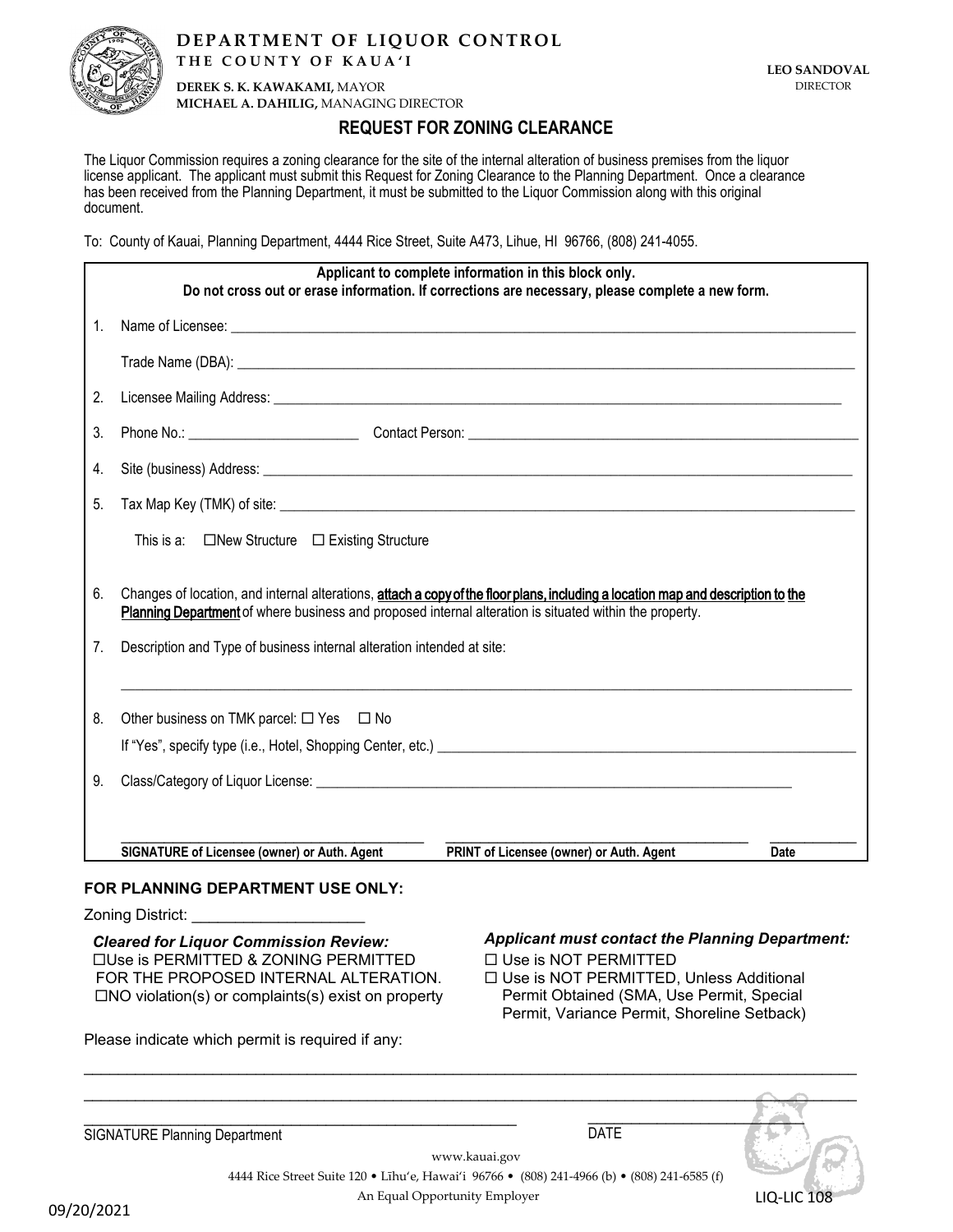

LIQ-LIC <sub>10</sub>

**DEREK S. K. KAWAKAMI,** MAYOR **MICHAEL A. DAHILIG,** MANAGING DIRECTOR

### **REQUEST FOR** PUBLIC WORKS - BUILDING DIVISION CLEARANCE

The Liquor Commission requires a clearance from the public works- building division for the site of the proposed Internal Alteration to a licensed business premises from the licensee. The licensee must submit this Request for Clearance to the Public Works - Building Division along with all diagrams of proposed internal alteration. Once a clearance has been received from the Public Works - Building Division, it must be submitted to the Liquor Commission along with this original document.

To: County of Kauai, Public Works - Building Division, 4444 Rice Street, Suite 175, Lihue, HI 96766, (808) 241-4858.

|                                              | Applicant to complete information in this block only.<br>Do not cross out or erase information. If corrections are necessary, please complete a new form.                                                                                             |  |
|----------------------------------------------|-------------------------------------------------------------------------------------------------------------------------------------------------------------------------------------------------------------------------------------------------------|--|
| 1.                                           |                                                                                                                                                                                                                                                       |  |
|                                              |                                                                                                                                                                                                                                                       |  |
| 2.                                           |                                                                                                                                                                                                                                                       |  |
| 3.                                           |                                                                                                                                                                                                                                                       |  |
| 4.                                           |                                                                                                                                                                                                                                                       |  |
| 5.                                           |                                                                                                                                                                                                                                                       |  |
| 6.                                           | □New Structure on Premises □ Existing Structure on Premises<br>This is a:                                                                                                                                                                             |  |
| 6.                                           | Changes of location, or as requested for any applications by the Public Works -Building Divison, attach a copy of the floor plans,<br>including a location map and description of where business internal alteration is situated within the building. |  |
| 7.                                           | Description and Type of business including proposed internal alteration of intended site:                                                                                                                                                             |  |
| 8.                                           | Other business on TMK parcel: $\Box$ Yes $\Box$ No                                                                                                                                                                                                    |  |
|                                              |                                                                                                                                                                                                                                                       |  |
| 9.                                           |                                                                                                                                                                                                                                                       |  |
|                                              |                                                                                                                                                                                                                                                       |  |
|                                              | <b>SIGNATURE of Licensee (owner) or Auth. Agent</b><br>PRINT of Licensee (owner) or Auth. Agent<br><b>Date</b>                                                                                                                                        |  |
|                                              | FOR PUBLIC WORKS- BUILDING DEPARTMENT USE                                                                                                                                                                                                             |  |
|                                              | ONLY: Zoning District: ______________________<br>$\Box$ Use is NOT PERMITTED                                                                                                                                                                          |  |
|                                              | <b>Cleared for Liquor Commission Review:</b><br>$\square$ Conditions met as of:                                                                                                                                                                       |  |
|                                              | □ Use is PERMITTED<br>$\Box$ Use is NOT PERMITTED at this time, Conditions                                                                                                                                                                            |  |
|                                              | Signature of Building Division Representative<br>apply.                                                                                                                                                                                               |  |
| Conditions to be met prior to authorization: |                                                                                                                                                                                                                                                       |  |
|                                              |                                                                                                                                                                                                                                                       |  |
|                                              |                                                                                                                                                                                                                                                       |  |
|                                              | SIGNATURE Public Works - Building Division<br><b>DATE</b>                                                                                                                                                                                             |  |

www.kauai.gov 4444 Rice Street Suite 120 • Līhu'e, Hawai'i 96766 • (808) 241-4966 (b) • (808) 241-6585 (f) An Equal Opportunity Employer